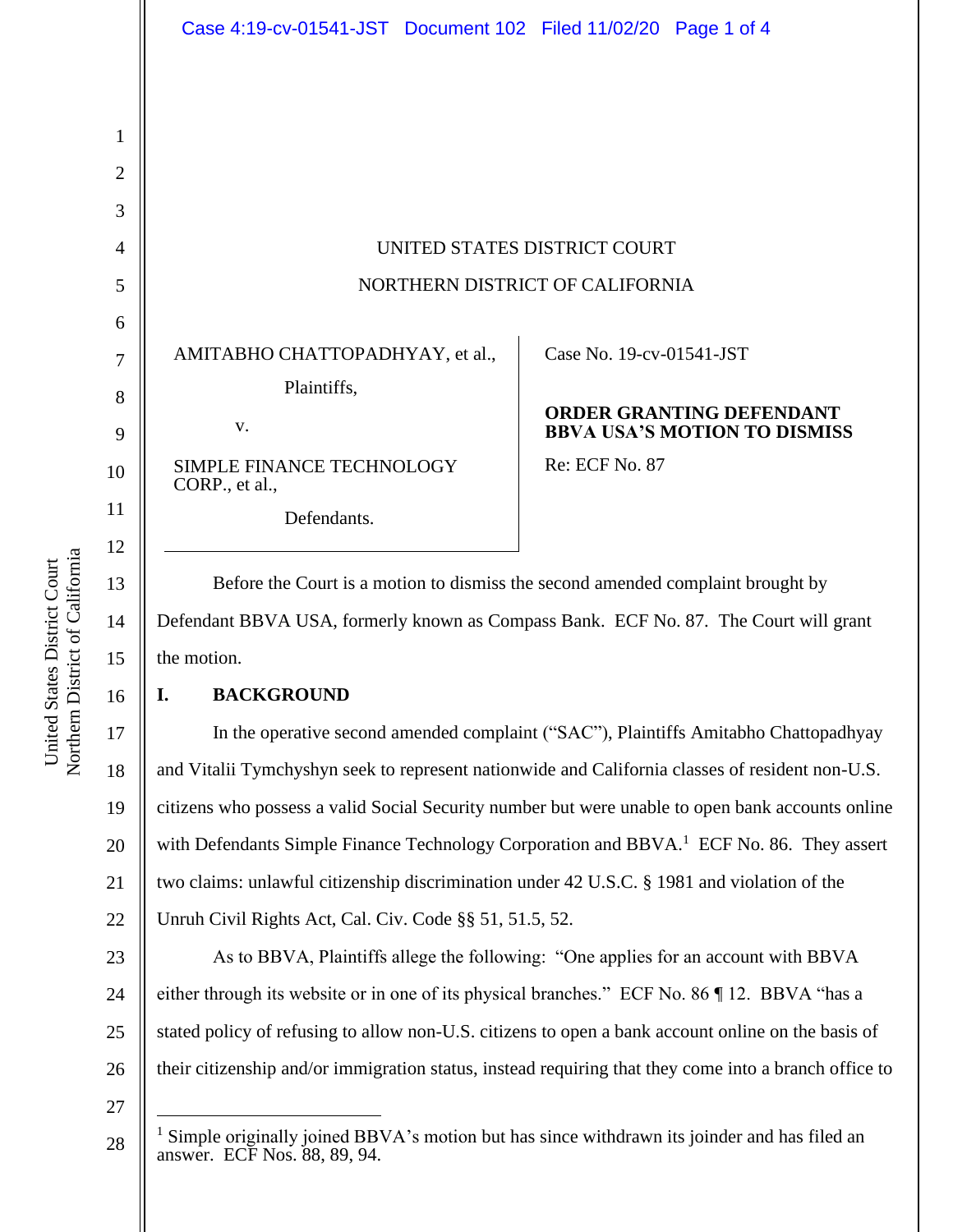#### Case 4:19-cv-01541-JST Document 102 Filed 11/02/20 Page 2 of 4

do so, which has the effect of denying services altogether to such non-U.S. citizens who are unable to come into a branch office." *Id.* ¶ 2. It has "physical branch offices in the states of Alabama, Arizona, California, Colorado, Florida, New Mexico, and Texas." *Id.* ¶ 14. Both Chattopadhyay and Tymchyshyn attempted to apply online for a checking account with BBVA and entered their personal information, including their Social Security numbers. *Id.* ¶¶ 16, 18. After answering a question that they were not U.S. citizens, "a notice with an exclamation mark popped up reading 'You must be a U.S. Citizen to apply for a Free Checking [sic] online. However, you may apply at a branch.' The remainder of the application remained inaccessible." *Id.* BBVA's conduct has "caused Plaintiffs and the Class Members to be denied the free checking accounts, and other benefits, offered by BBVA." *Id.* ¶ 41.

BBVA now moves to dismiss the complaint against them for lack of standing under Federal Rule of Civil Procedure 12(b)(1) and for failure to state a claim under Rule 12(b)(6). ECF No. 87. Because the Court concludes that Plaintiffs lack standing to assert claims against BBVA, it does not reach BBVA's remaining arguments.

#### **II. JURISDICTION**

This Court has subject-matter jurisdiction pursuant to 28 U.S.C. § 1331.

### **III. LEGAL STANDARD**

18 19 20 21 22 23 24 25 26 27 28 To have Article III standing to sue, a "plaintiff must have (1) suffered an injury in fact, (2) that is fairly traceable to the challenged conduct of the defendant, and (3) that is likely to be redressed by a favorable judicial decision." *Spokeo, Inc. v. Robins*, 136 S. Ct. 1540, 1547 (2016). If a plaintiff lacks standing, the federal court lacks subject matter jurisdiction and the suit must be dismissed under Rule 12(b)(1). *Cetacean Cmty. v. Bush*, 386 F.3d 1169, 1174 (9th Cir. 2004). A jurisdictional challenge "may be facial or factual. In a facial attack, the challenger asserts that the allegations contained in a complaint are insufficient on their face to invoke federal jurisdiction. By contrast, in a factual attack, the challenger disputes the truth of the allegations that, by themselves, would otherwise invoke federal jurisdiction." *Safe Air for Everyone v. Meyer*, 373 F.3d 1035, 1039 (9th Cir. 2004) (citation omitted). Where, as here, a defendant makes a facial attack, the court assumes that the complaint's allegations are true and draws all reasonable

1

2

3

4

5

6

7

8

9

10

11

12

13

14

15

16

17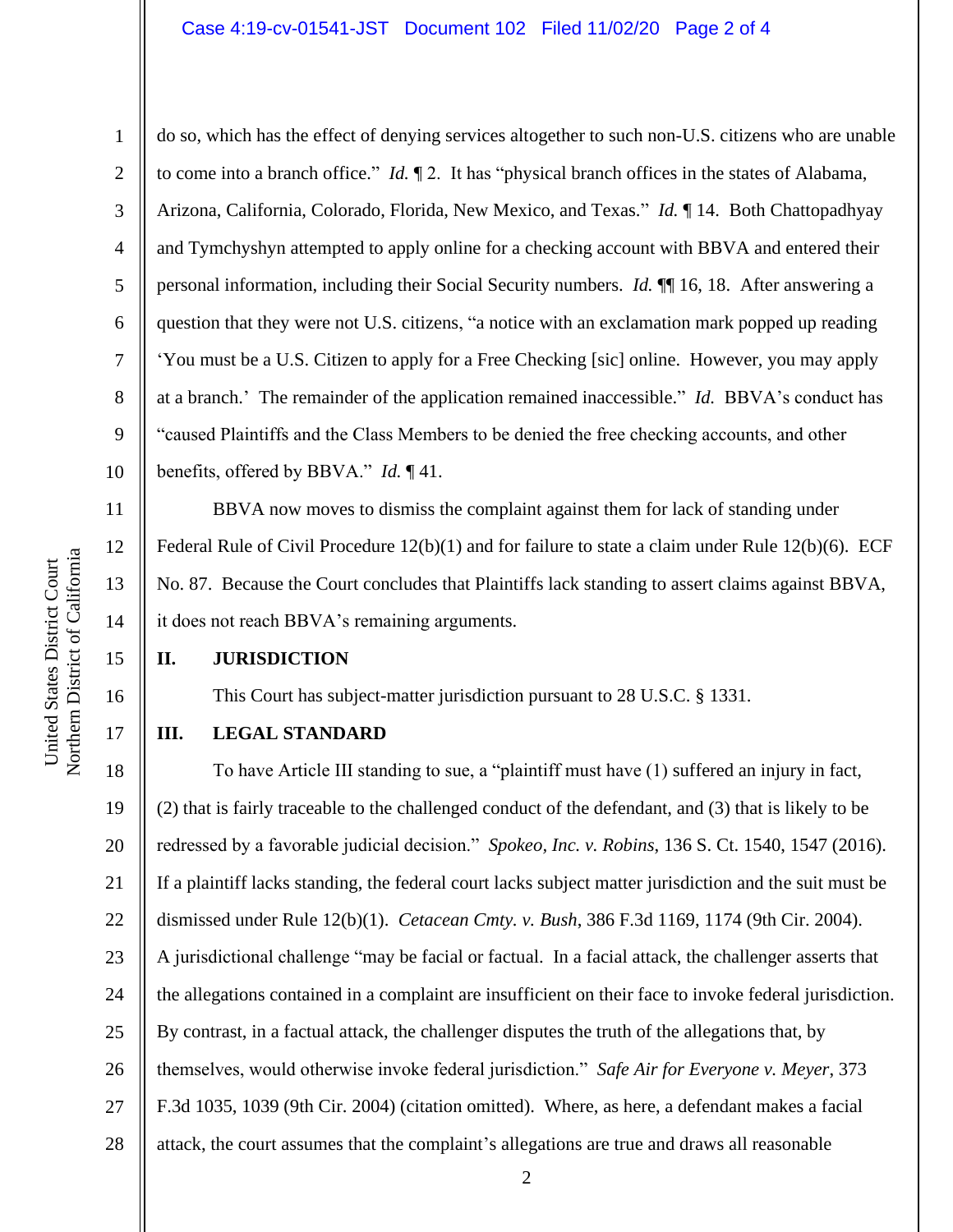#### **IV. DISCUSSION**

1

2

3

4

5

6

7

8

9

10

Plaintiffs argue that "[t]he SAC alleges that BBVA denied Plaintiffs Chattopadhyay and Tymchyshyn online checking accounts on the basis of their citizenship." ECF No. 91 at 10. They continue by explaining that "[t]he SAC alleges that BBVA has a stated policy of refusing to allow non-U.S. citizens to open a bank account *online* on the basis of their citizenship. Plaintiffs do not allege, as BBVA misconstrues, that their injury was the inability to open an in-person bank account." *Id.* at 11 (citation omitted) (emphasis in original). "Plaintiffs are interested in opening online checking accounts with BBVA, they did in fact apply, and their online applications were denied by BBVA on the basis of their citizenship." *Id.* at 12.

11 12 13 14 15 16 17 18 19 20 21 22 23 24 25 26 27 28 However, as BBVA correctly observes, Plaintiffs have "point[ed] to no law or authority suggesting that they have a legally protected interest in opening an account with a new bank online rather than in person." ECF No. 95 at 9. According to the complaint's allegations, Plaintiffs were told that they could not "apply for a Free Checking [account] online," but that they could "apply at a branch." ECF No. 86 ¶¶ 16, 18. Even when viewed in a light most favorable to Plaintiffs, the SAC fails to allege a concrete injury that is fairly traceable to BBVA's conduct. Plaintiffs do not allege that BBVA in any way refused to open a "Free Checking" account with them. Instead, the SAC alleges that Plaintiffs were told to go to a branch to continue the application process, *id.*, and there are no allegations that BBVA would have prevented Plaintiffs, based on their citizenship, from opening an account had they gone to a branch to do so. In addition, although Plaintiffs allege that BBVA's policy "has the effect of denying services altogether to . . . non-U.S. citizens who are unable to come into a branch office," *id*.  $\llbracket 2$ , they do not allege that either Chattopadhyay or Tymchyshyn were unable to visit a branch office. This case is therefore similar to those cited by BBVA in which plaintiffs were found to lack standing because their own actions broke the causal chain. *See*, *e.g.*, *Makaryan v. Volkswagen Grp. of Am., Inc.*, No. CV 17-5086 PA (KSx), 2017 WL 6888254, at \*6 (C.D. Cal. Oct. 13, 2017) ("To the extent that an injury is self-inflicted or due to the plaintiff's own fault, the causal chain is broken and standing will not be established." (citation omitted)); *CNSP, Inc. v. U.S. Forest Serv.*, No. CV 17-814 MV/KK, 2018 WL 4258118,